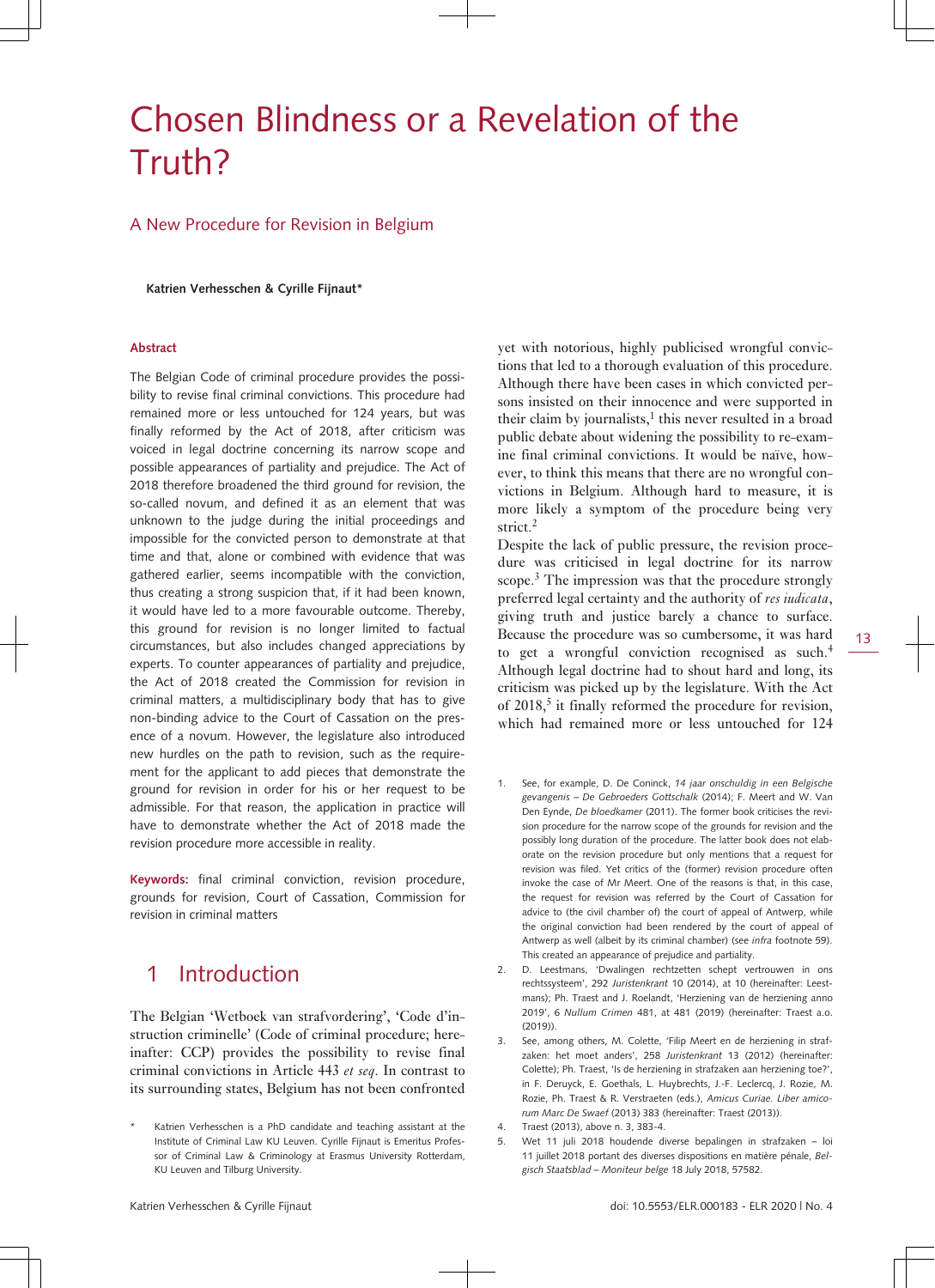years.<sup>6</sup> The Act aims to widen one of the grounds for revision and introduces a Commission for revision in criminal matters, which includes non-judges and will be involved in the examination of requests for revision. The new revision procedure entered into force on 1 March 2019.<sup>7</sup> However, it took more than an additional year to fully implement all aspects of the new procedure.<sup>8</sup>

In this article, we first provide an overview of the legal framework of the revision procedure. In order to give a proper understanding of the current procedure, we discuss some aspects of the former procedure as well and of the criticism voiced against it in legal doctrine. We then look at the revision procedure in practice. However, since the new revision procedure entered into force very recently, there is not much practice to turn to yet, making it hard at this stage to assess the practical impact of the reform. Instead, we look at the practice of the former revision procedure and highlight the challenges the new procedure will have to overcome. We conclude with an overview of our findings to answer the question whether the new revision procedure tackles the issues with which its predecessor struggled and which aspects of the new procedure that are currently still unclear are decisive for this.

## 2 Legal Framework of the Revision Procedure

#### **2.1 The Start of the Revision Procedure**

#### *2.1.1 Possible Applicants*

Like France, Belgium distinguishes between three categories of criminal offences. The first category comprises the most serious offences, called 'misdaad', 'crime' (felony, crime). The second comprises what are called 'wanbedrijf', 'délit' (ordinary offence, misdemeanour). The third category comprises the least serious offences, called 'overtreding', 'contravention' (contravention) (Art. 1 Strafwetboek, Code pénal). Only criminal decisions in cases concerning the two most serious categories of offences ('misdaad', 'crime' and 'wanbedrijf', 'délit') are eligible for revision (Art. 443 CCP).<sup>9</sup> Convic-

- 6. Although there have been minor adjustments in the meantime, the last major reform of the revision procedure dates back to an Act of 1894 (wet 18 juni 1894 inhoudende de IXde titel van het IIIe boek van het Wetboek van rechtspleging in strafzaken – loi 18 juin 1894 contenant le titre IX du livre III du Code de procédure pénale, *Belgisch Staatsblad – Moniteur belge* 24 June 1894, 1959).
- 7. Art. 81 of the Act of 2018.
- 8. Notably, the appointment of the members of the newly introduced Commission for revision in criminal matters (see *infra*).
- 9. M. Mahieu and J. van Meerbeeck, 'Procédure de révision en matière pénale', 24 *DPPP* 51, at 58 (2010) (hereinafter: Mahieu a.o.); Traest (2013), above n. 3, at 384.
- 10. Each of the three categories of offences is linked to a different category of penalties. The least serious category of offences ('overtreding', 'contravention') is punished by so-called police penalties ('politiestraf', 'peine de police') (Art. 1 Strafwetboek, Code pénal).

tions imposing a so-called police penalty<sup>10</sup> are thus excluded.<sup>11</sup>

The criminal decision has to contain a finding of guilt. In Belgium there is no revision *in defavorem,*<sup>12</sup> so final acquittals cannot be revised.<sup>13</sup> Yet the actual imposition of a penalty is no longer required. The 'Hof van Cassatie', 'Cour de cassation' (Supreme Court, hereinafter: Court of Cassation) changed its case law and decided that criminal decisions in which there was a simple finding of guilt are also eligible for revision.<sup>14</sup> Moreover, the decision has to be final. No other remedies may be available, either because they have been exhausted or because the term in which to do so has expired.<sup>15</sup>

As mentioned previously, convictions imposing a police penalty are excluded from the scope of the revision procedure. The legislature thought these penalties were of little importance, because of their short duration or limited amount.<sup>16</sup> It stated that it would therefore not be of any inconvenience to exclude these convictions from the scope of the revision procedure.<sup>17</sup> Some legal scholars, however, question this exclusion, especially now that a simple finding of guilt is eligible for revision.<sup>18</sup> As a consequence, for example, a person found guilty of a 'wanbedrijf', 'délit' who did not receive a penalty, can file a request for revision, while a person sentenced to imprisonment for seven days cannot. Yet even these 'minor' convictions can have a serious impact on the convicted person's private and professional life.<sup>19</sup>,<sup>20</sup> Moreover, some scholars argue that it should be a point of honour for the judiciary to correct all its mistakes.<sup>21</sup> However, for now, the more practical considerations for excluding these 'minor' convictions seem to have maintained the upper hand, since the reform of 2018 did not

- 11. Mahieu a.o., above n. 9, at 68-9; Traest (2013), above n. 3, at 384; Traest a.o. (2019), above n. 2, at 482-3.
- 12. During the parliamentary debate in the preparation of the Act of 2018, a member of the Bar Association for the French- and German-speaking lawyers in Belgium (Ordre des Barreaux Francophones et Germanophone de Belgique) suggested the introduction of the possibility to revise final acquittals. This suggestion was not adopted. (Verslag van de eerste lezing van het wetsontwerp houdende diverse bepalingen in strafzaken – Rapport de la première lecture du projet de loi portant des dispositions diverses en matière pénale, *Parl.St. Kamer – Doc.Parl. Chambre* 2017-18, n. 54 2969/003, at 54 (hereinafter: Report first reading).)
- 13. Traest (2013), above n. 3, at 384; Traest a.o. (2019), above n. 2, at 483.
- 14. Court of Cassation 29 April 2009, P.08.1648.F; Mahieu a.o., above n. 9, at 59-61; Traest (2013), above n. 3, at 384-5; Traest a.o. (2019), above n $2$  at 483.
- 15. Mahieu a.o., above n. 9, at 67-8.
- 16. Currently, police penalties can amount to an imprisonment of no more than seven days and to a fine of a maximum of twenty-five euros, multiplied by the legal surcharges (Art. 28 and 38 Strafwetboek, Code pénal).
- 17. Exposé des motifs du projet de loi portant la troisième livre du Code de procédure pénale, *Parl.St. Kamer – Doc.Parl. Chambre* 1878-79, n. 15 238, at 70.
- 18. Traest (2013), above n. 3, at 385.
- 19. Mahieu a.o., above n. 9, at 68.
- 20. It is interesting to note that convictions imposing a police penalty are, in principle, automatically erased from the convicted person's criminal record after three years (Art. 619 CCP), thus potentially limiting in time the impact on his or her reputation and professional life.
- 21. Mahieu a.o., above n. 9, at 68.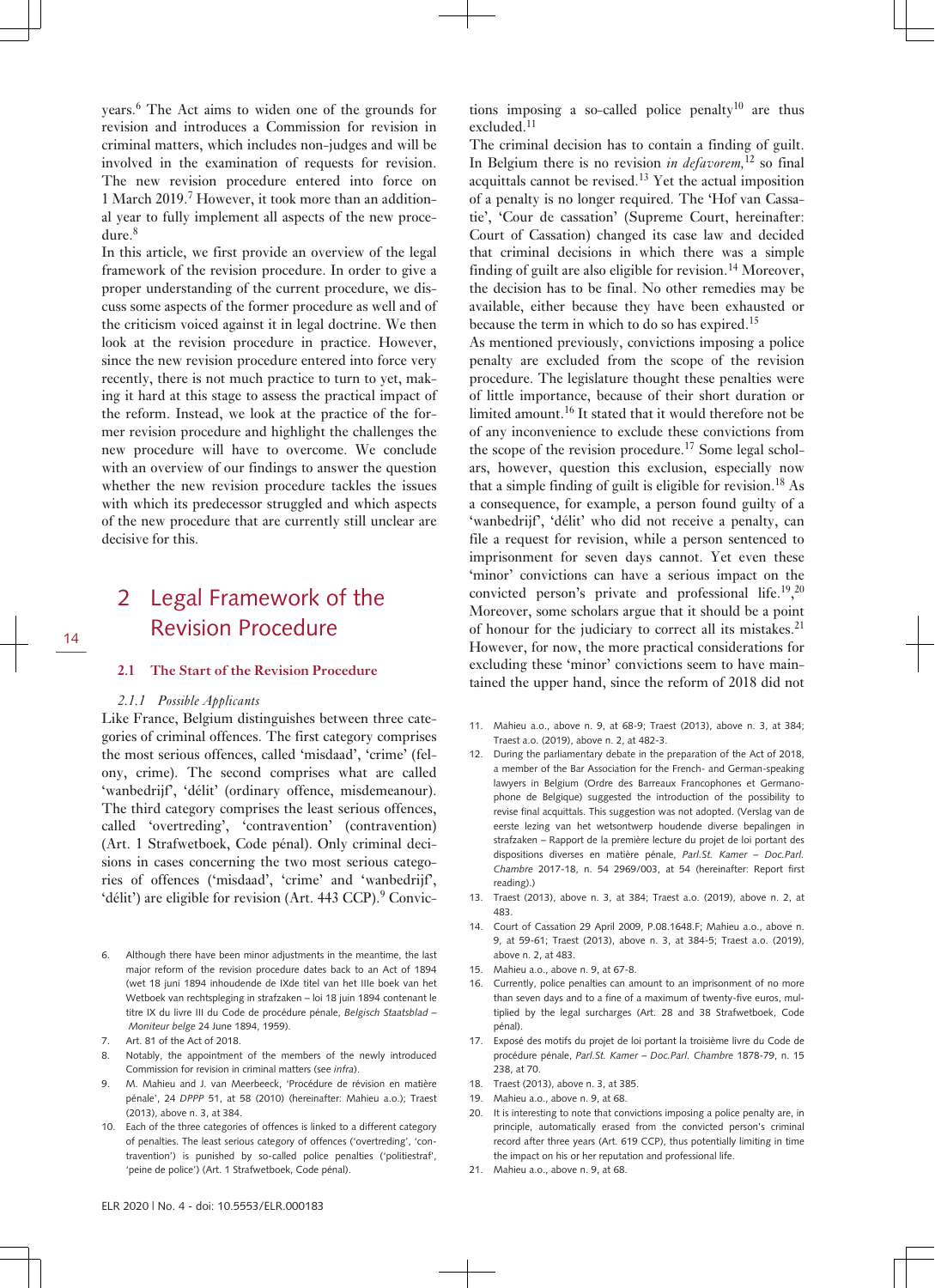add convictions imposing a police penalty to the scope of the revision procedure.<sup>22</sup>

The convicted person can file a request for revision. If he is deceased or declared incapable or missing, a request can be filed by his spouse, descendants, ancestors, brothers and sisters. Both types of applicants cannot do so on their own. They are obliged to consult a lawyer who has to be registered at the Bar of Lawyers at the Court of Cassation. That lawyer has to sign the request, and if he does not, the request is inadmissible (Art. 444 CCP). This obligation is intended to discourage requests that have no prospect of success.<sup>23</sup>

Revision serves not only private interests, but the public interest as well. Admitting and correcting mistakes restores people's confidence in the justice system. Moreover, it allows the search for the real culprit to continue. Revision is thus in the interest of society too. $24$ Therefore, it can also be requested by the attorney general at the Court of Cassation and the attorneys general at the courts of appeal (Art. 444 CCP). Before the Act of 2018, the Minister for Justice was competent to request this, just as in France. However, because the Belgian legislature wanted to ensure the separation of powers and guarantee the independence of the judiciary,  $25$  the Act of 2018 removed this competence and, following the suggestion<sup>26</sup> of the High Council of Justice,<sup>27</sup> reassigned it to the aforementioned attorneys general.

#### *2.1.2 The Grounds for Revision*

There are three possible grounds for revision.<sup>28</sup> The Act of 2018 has modified the third ground, in an attempt to broaden it.29 The three grounds are the following (Art. 443 CCP):

- 1. two (or more) distinct convictions that find different defendants guilty of the same fact and that are irrec-
- 22. In the explanatory memorandum, the inclusion or exclusion from convictions imposing a police penalty is not even discussed. (Memorie van toelichting bij het wetsontwerp houdende diverse bepalingen in strafzaken – Exposé des motifs du projet de loi portant des dispositions diverses en matière pénale, *Parl.St. Kamer – Doc.Parl. Chambre* 2017-18, n. 54 2969/001, hereinafter: Explanatory memorandum).)
- 23. Mahieu a.o., above n. 9, at 103.
- 24. Hoge Raad voor de Justitie Conseil supérieur de la Justice, 'Advies over de ontwerptekst van wet inzake de hervorming van de herziening in strafzaken' – 'Avis sur le projet de texte de loi relatif à la réforme de la révision en matière pénale', *Working Paper* 2017, at 6 (High Council of Justice (2017)); Report first reading, above n. 12, at 3 and 53; Leestmans, above n. 2, at 10-11; Traest (2013), above n. 3, at 403; Traest a.o. (2019), above n. 2, at 487.
- 25. Explanatory memorandum, above n. 22, at 12-13.
- 26. High Council of Justice (2017), above n. 24, at 6; Traest a.o. (2019), above n. 2, at 487.
- 27. The 'Hoge Raad voor de Justitie', 'Conseil supérieur de la Justice' (High Council of Justice) is an authority that intends the Belgian justice system to operate better. It is involved in the selection and appointment of judges and handles investigations and complaints relating to the functioning of the justice system. It also makes recommendations and gives opinions (Art. 151 Belgian Constitution). See [www.csj.be/en.](http://www.csj.be/en)
- 28. The Belgian CCP also provides the possibility to reopen a criminal case after a conviction by the European Court of Human Rights for a violation of the European Convention for the Protection of Human Rights and Fundamental Freedoms or its additional protocols. This procedure is described in Art. 442*bis et seq*. Since this procedure is distinct from the procedure for revision, it will not be discussed in this article.
- 29. Explanatory memorandum, above n. 22, at 10.

oncilable, so that one of the convicted persons has to be innocent;

- 2. after a conviction, a witness that was heard is convicted for false testimony concerning the defendant;
- 3. an element that was unknown to the judge during the initial proceedings and impossible for the convicted person to demonstrate at that time and that, either alone or combined with the evidence that was gathered before, seems incompatible with the conviction, thus creating a strong suspicion that, if the element had been known, it would have led to an acquittal, a discontinuance of the proceedings or the application of a less strict criminal provision.<sup>30</sup> This element is also referred to as a *novum*.

The grounds for revision in Belgium are very similar to the former grounds for revision in France. Yet while the French legislature, in the Act of 2014, decided to maintain only the last ground, arguing that the other grounds for revision are included in that ground, $31$  the Belgian legislature decided to maintain the three separate grounds.32 Depending on the ground a request for revision invokes, the procedure for examining the request is different (Art. 445 CCP). For example, in regard to the first or second ground for revision, no advice will be given by the Commission for revision in criminal matters (see *infra*). Moreover, a request based on the second ground, a false testimony, has to be filed within five years since the final conviction for false testimony, while for the other grounds for revision there is no time limit (Art. 443 CCP).

The grounds for revision are similar not only to the former French grounds, but also to some of the current Dutch grounds for revision. Especially the third ground for revision, the *novum*, shows a strong resemblance since its modification in 2018. Before 2018, the third ground for revision in Belgium spoke of a new fact or a circumstance that the convicted person could not possibly demonstrate at the time of the initial proceedings and that seemed to demonstrate the convicted person's innocence or the application of a more strict criminal

- 30. Art. 443, 3° CCP: 'Wanneer er sprake is van een gegeven dat bij het onderzoek op de terechtzitting aan de rechter niet bekend was en waarvan de veroordeelde het bestaan niet heeft kunnen aantonen ten tijde van het geding en dat, op zichzelf of in verband met de vroeger geleverde bewijzen, met de uitspraak niet bestaanbaar schijnt, zodanig dat het ernstige vermoeden ontstaat dat indien dit gegeven bekend zou zijn geweest, het onderzoek van de zaak zou hebben geleid, hetzij tot een vrijspraak van de veroordeelde, hetzij tot het verval van de strafvordering, hetzij tot het ontslag van rechtsvervolging, hetzij tot de toepassing van een minder strenge strafwet.' – 'Si un élément qui n'était pas connu du juge au moment de l'instruction faite à l'audience et que le condamné n'a pas été à même d'établir lors du procès et que cet élément, en lui-même ou conjugué aux preuves qui avaient été fournies, paraît incompatible avec le jugement, de manière à faire naître une présomption grave que si cet élément avait été connu, l'instruction de l'affaire aurait donné lieu soit à un acquittement du condamné, soit à l'extinction de l'action publique, soit à l'absolution, soit à l'application d'une loi pénale moins sévère.'
- 31. Rapport n° 467 enregistré le 16 avril 2014 sur la proposition de loi, adoptée par l'Assemblée nationale, relative à la réforme des procédures de révision et de réexamen d'une condamnation pénale définitive par M. Nicolas Alfonsi, *Sénat* 2013-14, at 5, 21 and 40.
- 32. Explanatory memorandum, above n. 22, at 11-2.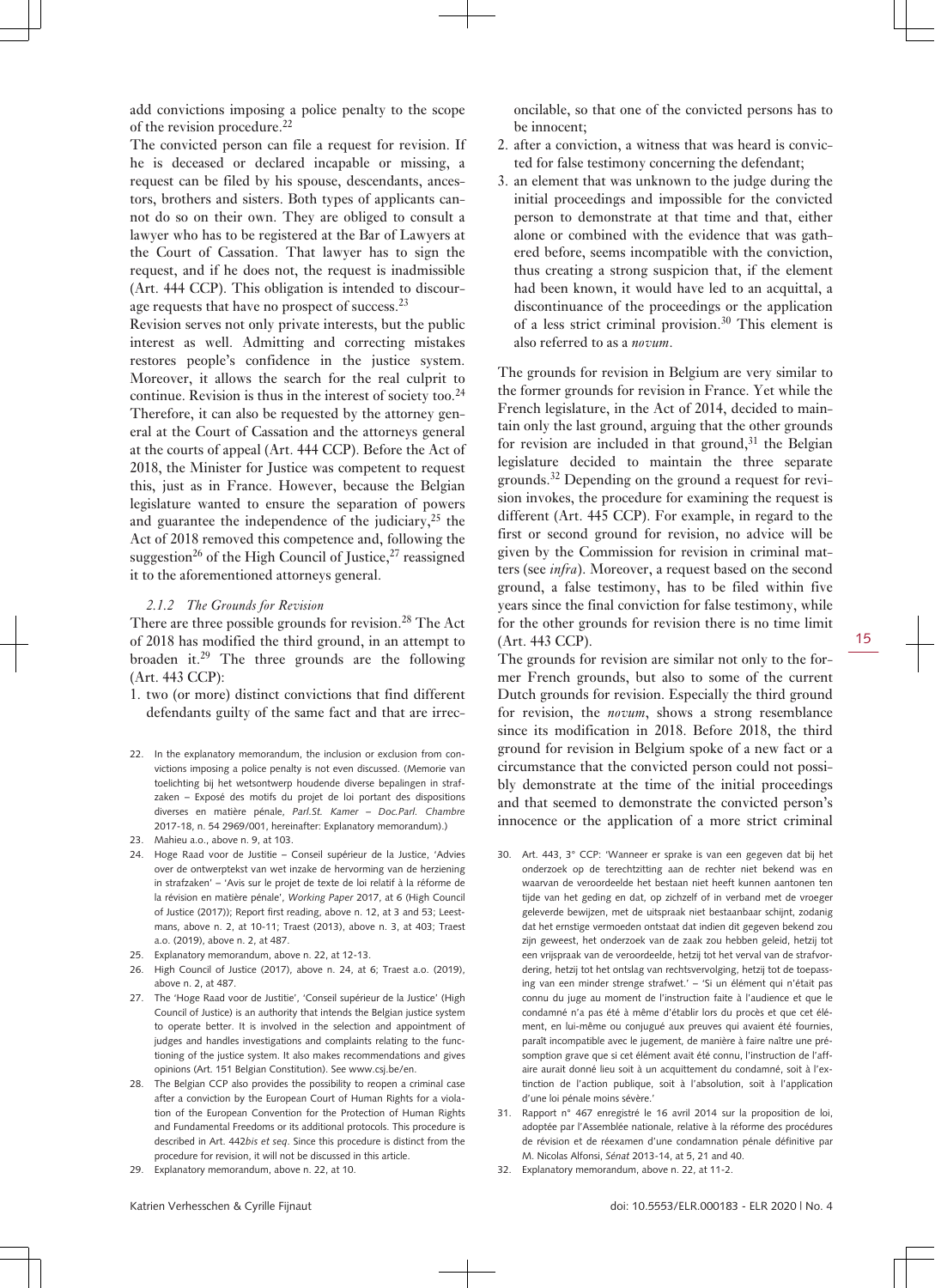provision than the one he had violated in reality (former Art. 443 CCP). This ground thus concerned new or unknown factual elements. Examples are newly discovered files,  $33$  a confession by the actual perpetrator  $34$  and a new testimony of a witness or accomplice on the condition that it seems genuine.<sup>35</sup> By contrast, new discussions or appreciations of facts that were already known were not considered a new fact or an unknown circumstance that the convicted person could not possibly demonstrate.<sup>36</sup> This entailed that a new conclusion of an expert was considered a possible ground for revision only if the conclusion was based on new scientific techniques.<sup>37</sup> If the different conclusion was not based on a new scientific technique, it was no new fact, but a new appreciation of facts that were already known and could therefore not be successfully invoked in a request for revision.<sup>38</sup> The third ground for revision was severely criticised for this narrow scope.<sup>39</sup>

The legislature in 2018 took note of this criticism and wanted to include in the third ground new appreciations by or conclusions of experts who did not make use of new scientific techniques.<sup>40</sup> It therefore replaced the third ground for revision by the Act of 2018 and introduced the concept of 'an element'. This wording was strongly inspired by the Dutch legislation, as was recommended by the High Council of Justice in 2016.<sup>41</sup> However, it is not yet clear how much this ground for revision has actually broadened. In the parliamentary debate, it became clear that the legislature did not want to limit it to factual circumstances, but favoured the inclusion of changed appreciations by experts. $42$  It remains unclear, however, whether the expansion is limited to those appreciations by experts or goes further, to include other types of new insights on known facts as well,<sup>43</sup> a question for the Court of Cassation to resolve.

#### **2.2 Examination of the Request**

#### *2.2.1 Admissibility and More: Court of Cassation*

The applicant has to file the request for revision at the Court of Cassation. In order to be admissible, some con-

- 33. Court of Cassation 5 June 1996, P.96.0310.F.
- 34. Court of Cassation 14 September 1982, 7280.
- 35. Court of Cassation 12 November 1986, 5251; Court of Cassation 1 March 1995, P.94.1025.F; Court of Cassation 22 September 1999, P. 99.1089.F; Court of Cassation 18 October 2000, P.00.0880.F.
- 36. M. Meysman and A. Bailleux, 'Nota wetsontwerp houdende diverse bepalingen in strafzaken', *Orde van Vlaamse Balies Working Paper* 2018, at 1-2 (hereinafter: OVB Working Paper).
- 37. Court of Cassation 25 April 1996, P.95.1490.N.
- 38. Explanatory memorandum, above n. 22, at 11; OVB Working Paper, above n. 36, at 1-2.
- 39. Traest (2013), above n. 3, at 404.
- 40. Explanatory memorandum, above n. 22, at 11.
- 41. Hoge Raad voor de Justitie Conseil supérieur de la Justice, 'Advies herziening in strafzaken' – 'Avis révision en matière pénale', *Working Paper* 2016, at 7 (hereinafter: High Council of Justice (2016)); Explanatory memorandum, above n. 22, at 11.
- 42. Explanatory memorandum, above n. 22, at 11; Traest a.o. (2019), above n. 2, at 486.
- 43. OVB Working Paper, above n. 36, at 3; K. Verhesschen and F. Verbruggen, 'Niets dan de waarheid? Grenzen aan de waarheidsvinding in het strafrecht', in F. Fleerackers and R. Van Ransbeeck (eds.), *Recht en Waarheid* (2020) 93, at 112 (hereinafter: Verhesschen a.o.).

ditions have to be met. First, if the request is filed by the convicted person or one of his aforementioned relatives, the request has to be signed by a lawyer (Art. 444 CCP) (see *supra*). Moreover, the request has to be accompanied by the favourable opinion of three other lawyers, who are either registered at the Bar of Lawyers at the Court of Cassation or have been registered at the 'ordinary' bar for at least ten years (Art. 443 CCP). Both requirements are intended to exclude requests that clearly have no prospect of success.<sup>44</sup> In addition, the request has to contain an elaborate account of the facts and state the ground for revision on which it is based. It also has to add pieces that demonstrate the ground for revision (Art. 444 CCP). If, in the initial proceedings, a civil party was involved, the applicant has to notify the civil party of his request for revision; otherwise, his request will also be inadmissible.<sup>45</sup>

The requirement to add pieces that demonstrate the ground for revision is one of the novelties of the Act of 2018. The legislature wanted to ensure that the Court of Cassation can easily filter out requests that are manifestly unfounded.<sup>46</sup> When the request is based on one of the first two grounds for revision (incompatible convictions or a conviction for false testimony), this requirement will not present such a high hurdle.<sup>47</sup> As concerns the first ground, it will probably be sufficient to add the conflicting conviction. If the Court of Cassation then finds that the convictions are indeed incompatible so that one of the convicted persons has to be innocent, it nullifies both convictions. As concerns the second ground for revision, adding the conviction of the witness for false testimony will probably be sufficient. If the Court of Cassation then finds that that conviction indeed concerns a witness that was heard in the initial proceedings, it nullifies the original conviction. In both cases, the Court of Cassation then refers the matter to a court of appeal or assize court<sup>48</sup> other than the one that had rendered the original conviction(s), regardless of the possible prescription of the criminal proceedings $49$  or the death of the defendant (Art. 445 CCP). That court of appeal or assize court will then render a new decision on the merits. It can acquit the applicant, impose a more lenient penalty or confirm the original conviction. It cannot, by contrast, impose a more severe penalty (Art. 447 CCP).<sup>50</sup>

Yet for applicants who base their request on the third ground, the *novum*, the requirement to add pieces that demonstrate the ground for revision might present a

- 44. Mahieu a.o., above n. 9, at 101-2; Traest (2013), above n. 3, at 388-9.
- 45. Court of Cassation 23 February 2016, P.15.1586.N; Mahieu a.o., above n. 9, at 104; Traest (2013), above n. 3, at 389; Traest a.o. (2019), above n. 2, at 489.
- 46. Explanatory memorandum, above n. 22, at 13.
- 47. Traest a.o. (2019), above n. 2, at 489.
- 48. A 'hof van assisen', 'cour d'assises' (assize court) is a court that judges the most serious crimes, such as murder and manslaughter, and is characterised by the involvement of a lay jury and the oral character of its proceedings (Art. 280 and 287 CCP).
- 49. Mahieu a.o., above n. 9, at 118.
- 50. Traest a.o. (2019), above n. 2, at 490.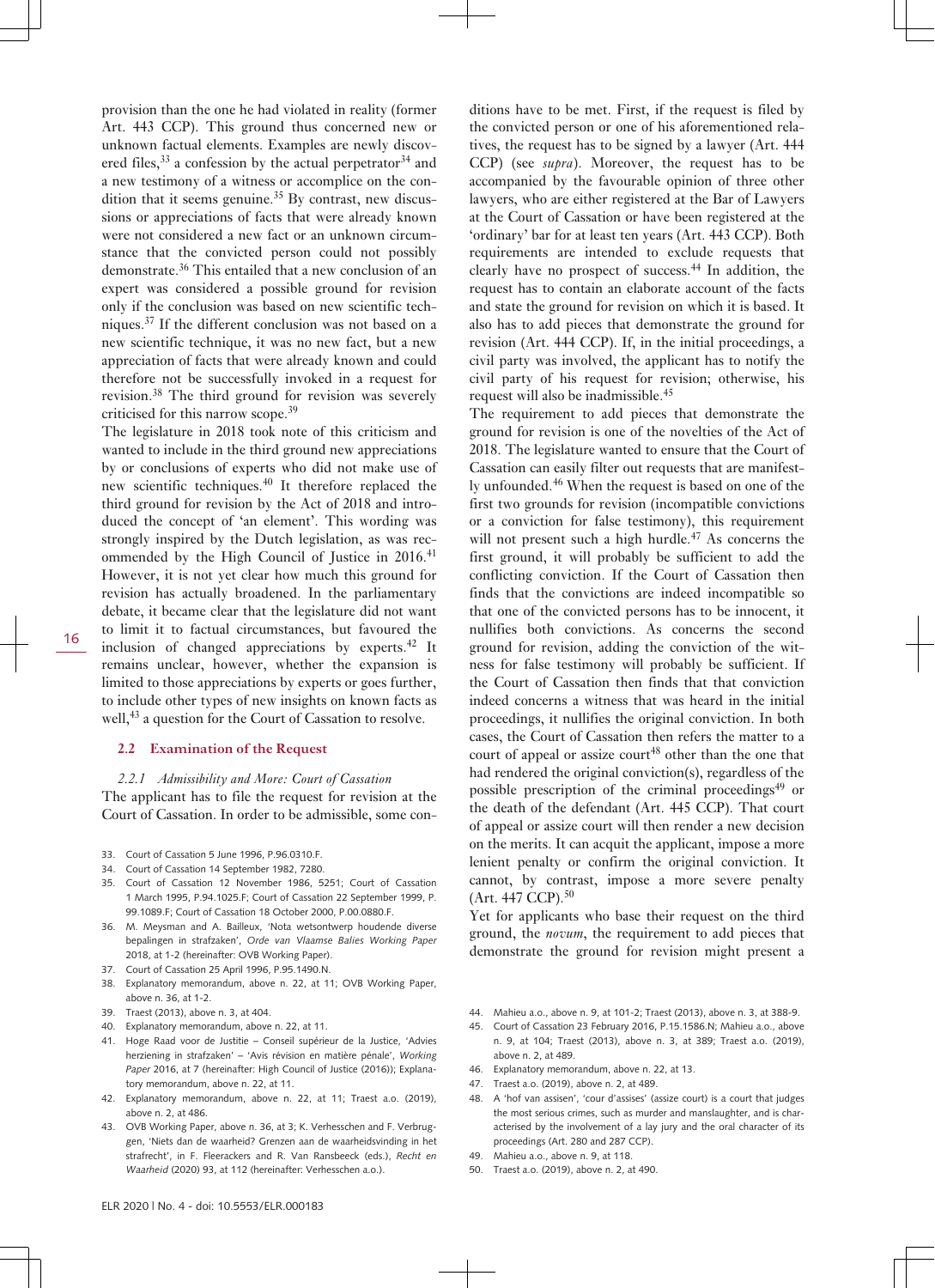much higher hurdle.<sup>51</sup> Those pieces have to create a 'strong suspicion' that the element they demonstrate would have led to a different outcome if it had been known at the initial proceedings. It is unclear what type of pieces and how many would then be sufficient. It is important to note that, contrary to the procedure in, for example, France<sup>52</sup> and the Netherlands<sup>53</sup>, the applicant under Belgian legislation has no formal possibility to ask investigative measures before filing his request for revision. Yet he is expected to put forward the right pieces when filing this request, or else it will be filtered out immediately. Depending on how strictly the Court of Cassation will interpret this requirement, the hurdle might thus be very or even too high for many applicants.<sup>54</sup>

If the request for revision is based on the third ground, the *novum*, and is not inadmissible, the Court of Cassation proceeds to examine whether there are sufficient indications that there might be a ground for revision.<sup>55</sup> If there are none, it dismisses the request as manifestly unfounded. But if such indications are indeed present, it refers the request for advice to the 'Commissie voor herziening in strafzaken', 'Commission de révision en matière pénale' (Commission for revision in criminal matters; hereinafter also: Commission) (Art. 445 CCP). That Commission will examine whether a *novum* is indeed present (see *infra*).<sup>56</sup>

#### *2.2.2 Presence of a Novum: Commission for Revision in Criminal Matters*

a) Composition of the Commission

The creation of the Commission for revision in criminal matters is another important novelty of the Act of 2018. Earlier, the Court of Cassation referred the request for advice to a court of appeal, which then had to examine whether the facts and circumstances invoked in the request 'seemed sufficiently decisive' to revise the matter (former Art. 445 CCP). If legitimately given, its

- 51. Traest a.o. (2019), above n. 2, at 489 and 495; Verhesschen a.o., above n. 43, at 113.
- 52. In France, according to Art. 626 of the 'Code de procédure pénale', when preparing a request for revision, the applicant has the possibility to ask the public prosecutor to carry out the investigative measures that seem necessary to bring to light a new fact or an element that was unknown at the time of the initial proceedings. For more information, see K. Verhesschen and C. Fijnaut, 'Correcting Wrongful Convictions in France: Has the Act of 2014 Opened the Door to Revision?', also in this issue of *Erasmus Law Review*.
- 53. In the Netherlands, Art. 461 *et seq.* of the 'Wetboek van Strafvordering' provide the possibility for a person convicted for an offence for which the Criminal Code lays down a penalty of 12 years' imprisonment or more and that severely shocked the legal order to request the attorney general via his lawyer to investigate whether a ground for revision is present. Apart from the formal procedure provided in the 'Wetboek van Strafvordering', there are also private initiatives to investigate the possibility of a wrongful conviction, such as the project 'Gerede Twijfel' at the Vrije Universiteit Amsterdam and the project 'Dubieuze zaken' at Maastricht University.
- 54. Report first reading, above n. 12, at 17; OVB Working Paper, above n. 36, at 2; Verhesschen a.o., above n. 43, at 113.
- 55. Explanatory memorandum, above n. 22, at 13-14.
- 56. Explanatory memorandum, above n. 22, at 10 and 14; Traest a.o. (2019), above n. 2, at 495.

advice was binding for the Court of Cassation.<sup>57</sup> This part of the procedure was severely criticised for two reasons. First, only judges were involved in the examination of a request for revision.<sup>58</sup> Second, the court of appeal to which the Court of Cassation referred the request for advice could be the same court as the one that had rendered the original conviction.<sup>59</sup> Although the conviction was rendered by the criminal chamber, while the advice on the request for revision was delivered by the civil chamber, this created an appearance of prejudice.<sup>60</sup>

The legislature was strongly aware of these negative appearances and created the Commission for revision in criminal matters to counter them. This Commission is a permanent, independent body<sup>61</sup> and is composed of a judge, a member of the public prosecutor's office, two lawyers and a member that is appointed on the basis of his expertise or experience related to the tasks delegated to the Commission (Art. 445 CCP). All members are appointed for five years, and their appointment is renewable.<sup>62</sup> This multidisciplinary composition ensures that a request for revision is not examined by judges alone. Moreover, once appointed, the Commission has to draft its internal rules, containing a procedure on the exemption of a member whose independence or impartiality might be dubious.<sup>63</sup> This way, the legislature wanted to eradicate all appearances of partiality and prejudice.<sup>64</sup> One can question, however, whether the Commission is truly independent, since it interferes in the revision procedure only after the Court of Cassation has filtered out the inadmissible and manifestly unfounded requests (see *supra*).65 Yet the Commission is called an independent body because it is intended to be independent in its task of advising on the presence of a *novum*, as is demonstrated by its composition (see *supra*) and the requirement to publish its advice (see *infra*).

Since Belgium is a multilingual state, there will, in fact, be two Commissions for revision in criminal matters, one that is Dutch speaking and the other French speak-

- 57. Mahieu a.o., above n. 9, at 113-14; Traest (2013), above n. 3, at 391-3.
- 58. High Council of Justice (2016), above n. 41, at 9; Explanatory memorandum, above n. 22, at 6-7; Traest a.o. (2019), above n. 2, at 496.
- 59. As happened in the case of Mr Meert (see *supra* footnote 1).
- 60. High Council of Justice (2016), above n. 41, at 9; Explanatory memorandum, above n. 22, at 6-7; Colette, above n. 3, at 13; Traest (2013), above n. 3, at 391; Traest a.o. (2019), above n. 2, at 496.
- 61. Explanatory memorandum, above n. 22, at 7; Report first reading, above n. 12, at 25 and 55.
- 62. Art. 2 Koninklijk Besluit 19 december 2018 tot vaststelling van de regels inzake de aanstelling van de leden van de Commissie voor de herziening in strafzaken, in uitvoering van artikel 445 van het Wetboek van Strafvordering – Arrêté royal 19 décembre 2018 fixant les règles relatives à la désignation des membres de la Commission de révision en matière pénale, en exécution de l'article 445 du Code d'instruction criminelle, *Belgisch Staatsblad – Moniteur belge* 24 December 2018, 102202 (hereinafter: Royal decree 19 December 2018).
- 63. Art. 3 Royal decree 19 December 2018, above n. 62.
- 64. Explanatory memorandum, above n. 22, at 7 and 14.
- 65. As was questioned by Mr Dennis Martinsson, who provided us with valuable feedback on our article, for which we are very grateful.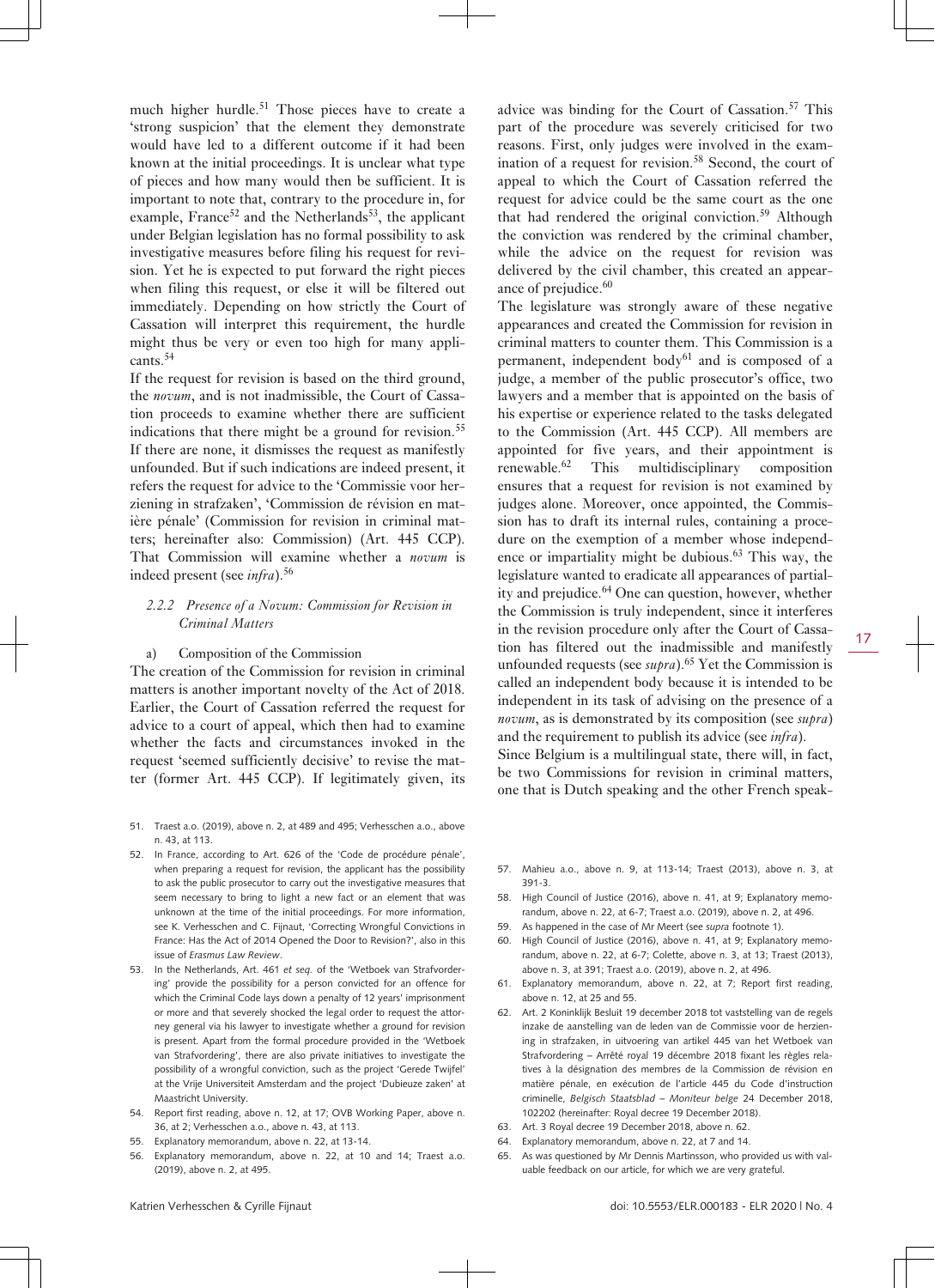ing.<sup>66</sup> Both Commissions are separate and will draft their own internal rules,  $67$  so it remains to be seen whether they will have a similar or different approach concerning their task and competences.

The creation of the Commission was inspired by the Dutch procedure for revision, which involves the 'Adviescommissie Afgesloten Strafzaken'.<sup>68</sup> However, the actual implementation of this idea in the Belgian procedure resulted in some differences, for example in its composition and the stage of the procedure at which it interferes.<sup>69</sup>

b) Advice on the presence of a novum

The Commission has to advise on the presence of a *novum*, so whether the invoked element, alone or combined with the evidence that was gathered before, seems incompatible with the original conviction, thus creating a strong suspicion that it would have led to a different outcome if it had been known at the initial proceedings.<sup>70</sup> To fulfil its task, the Commission has been given some investigating powers (Art.  $445$  CCP).<sup>71</sup> First, it can hear persons who were involved in the initial investigation as well as experts. These include the convicted person, civil party, investigating judge, public prosecutor, members of the police, experts that were involved in the initial proceedings and also other experts.72 Yet it does not seem to oblige the Commission to hear the applicant, it only facilitates it.<sup>73</sup> Moreover, some authors $74$  question whether this competence, in view of its wording, also includes the possibility for the Commission to hear witnesses that were heard in the initial proceedings.<sup>75</sup> The application of this provision in prac-

- 66. Because of this multilingual character, in Belgium, judges are assigned to a Dutch or a French linguistic register. Moreover, there are two bar associations, one for the Flemish (Dutch speaking) lawyers (Orde van Vlaamse Balies) and one for the French- and German-speaking lawyers (Ordre des Barreaux Francophones et Germanophone de Belgique). For those reasons, there will be a Dutch-speaking and a French-speaking Commission for revision in criminal matters. The Dutch-speaking Commission has been formed only recently, the ministerial order appointing the final member was published in the Official State's Gazette (Belgisch Staatsblad, Moniteur belge) on 4 May 2020. By contrast, on the French-speaking Commission, no information had been published at the time of writing this article (finalised in August 2020). However, in the period between the submission and the publication of this article, the ministerial order appointing the judge, the member of the public prosecutor's office and the two lawyers for the French-speaking Commission was published in the Official State's Gazette on 8 January 2021. The expert member has not been appointed yet.
- 67. Art. 3 Royal decree 19 December 2018, above n. 62.
- 68. High Council of Justice (2016), above n. 41, at 9-10.
- 69. For a comparison, see C. Fijnaut and K. Verhesschen, 'Minder juristen, meer andere deskundigen bij de herziening van de herziening in Nederland en België?', 6 *Expertise en Recht* 269 (2018) (hereinafter: Fijnaut a.o.).
- 70. Traest a.o. (2019), above n. 2, at 498.
- 71. Explanatory memorandum, above n. 22, at 15.
- 72. Traest a.o. (2019), above n. 2, at 499.
- 73. Report first reading, above n. 12, at 56.
- 74. Traest a.o. (2019), above n. 2, at 499.
- 75. The Dutch version states 'personen die bij het onderzoek in de zaak betrokken waren', the French version 'l'audition de personnes impliquées dans l'instruction', so it is open for discussion whether those witnesses are covered by this provision. Its wording does not necessarily seem to exclude them.

tice will have to clarify this, $76$  but hearing the witnesses from the initial proceedings seems an indispensable competence for the Commission in order to properly examine the presence of a *novum*. However, if the Commission would be unable to hear those witnesses on its own initiative, it might make use of its competence to request investigative measures at the Court of Cassation (see *infra*) to get (transcripts of) a hearing of those witnesses.

Second, in addition to the expert that is a permanent member of the Commission, the Commission can appoint an expert in light of the scientific or technical expertise needed to examine the request at hand.<sup>77</sup>

Third, the Commission can request investigative measures at the Court of Cassation. It has to indicate what measures are required and why.78 The Court of Cassation will then decide whether they are indeed necessary and thus have to be performed. If it decides that they are, the investigative measures are carried out by a public prosecutor's office that was not involved in the initial investigation.<sup>79</sup> Otherwise, the Court of Cassation will have to motivate its decision not to comply with the request of the Commission. The Court of Cassation can also decide on its own account that investigative measures are required.<sup>80</sup>

Some authors raise the question of whether the Commission can ask for all types of investigative measures.<sup>81</sup> In Belgium, depending on how far-reaching an investigative measure is, a prior authorisation of an investigating judge is needed. $82$  Yet the provisions on the revision procedure remain silent on how this prior judicial control has to be applied in the context of this procedure, so it is not clear whether such measures can be asked for.<sup>83</sup> This is another question for practice to resolve. However, for the restoration of people's confidence in the justice system, the credibility of the Commission is crucial, and that credibility is, in its turn, linked to the

- 76. Or the internal rules of the Commission, which have to contain provisions on the possibility to hear persons involved in the initial investigation and experts (Art. 3 Royal decree 19 December 2018, above n. 62).
- 77. Explanatory memorandum, above n. 22, at 9.
- 78. Explanatory memorandum, above n. 22, at 15; Traest a.o. (2019), above n $2$  at 501.
- 79. Explanatory memorandum, above n. 22, at 15.
- 80. Explanatory memorandum, above n. 22, at 15; Traest a.o. (2019), above n. 2, at 505.
- 81. Traest a.o. (2019), above n. 2, at 502-5.
- 82. For example when a house search, DNA test without the permission of the person involved, telephone bug or arrest warrant is needed. In Belgium, there is a distinction between the 'opsporingsonderzoek', 'information' (preliminary investigation), which is directed by a public prosecutor and the 'gerechtelijk onderzoek', 'instruction' (judicial investigation), which is directed by an investigating judge. In principle, the more invasive investigative measures are possible only in a judicial investigation. Yet the list of exceptions to this principle is constantly growing, making the distinction between the two types of investigations more and more contested. In the blueprints for a new criminal procedure, the distinction is therefore abolished: each investigation is directed by a public prosecutor, and the investigating judge will intervene in the investigation for specific authorisations (R. Verstraeten and A. Bailleux, 'Het voorstel van een nieuw Wetboek van Strafvordering: algemene beginselen en fase van het onderzoek', 110 *Themis Straf- en strafprocesrecht* 143, at 146 (2019)).
- 83. Traest a.o. (2019), above n. 2, at 502-5.

18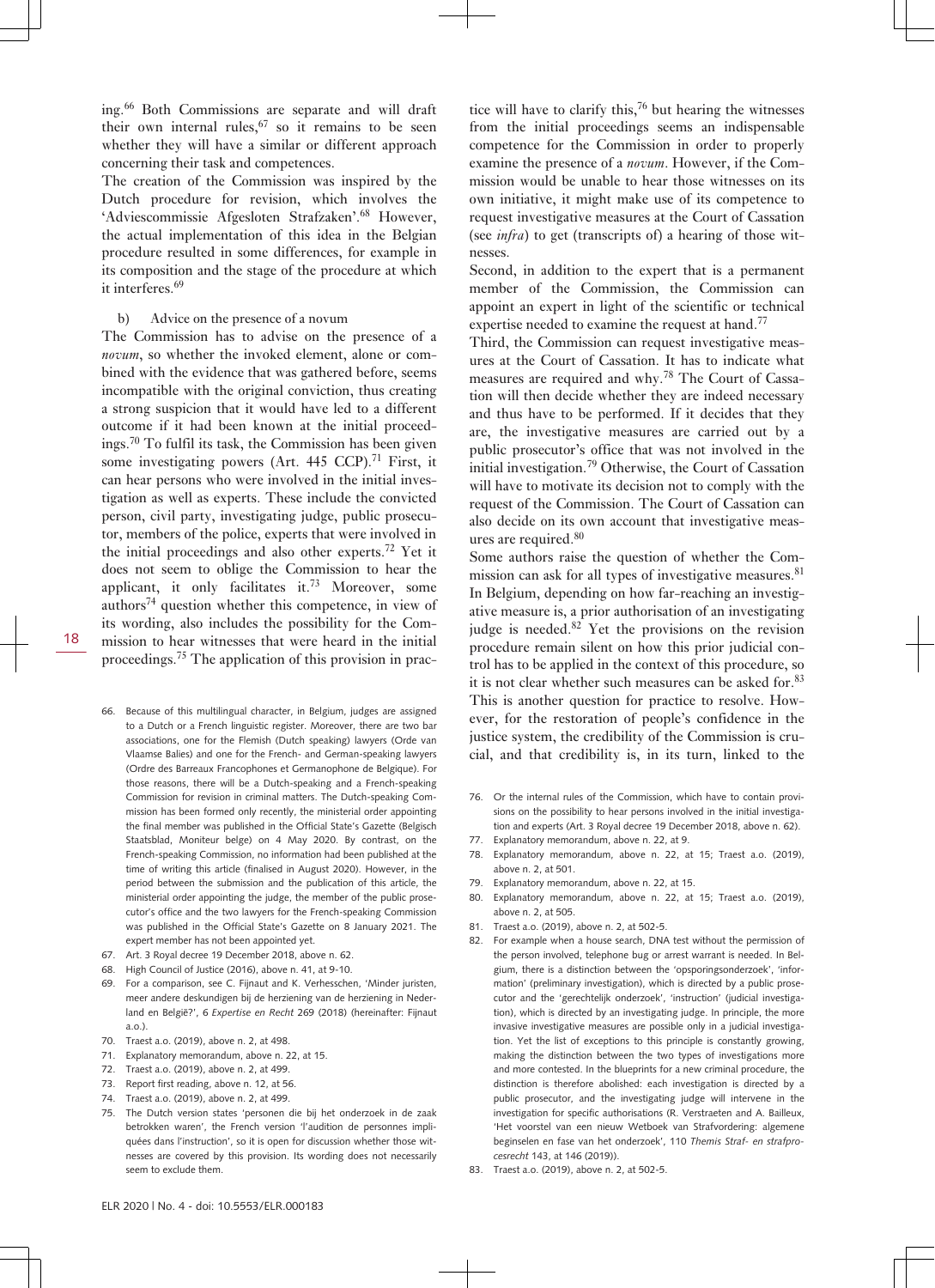means the Commission has to thoroughly examine requests for revision. Therefore, a thorough debate and clearer legal provisions on the investigative measures that can be requested by the Commission and ordered by the Court of Cassation in the context of the revision procedure would have been welcome.

The Commission thus has to assess whether the invoked element, either alone or combined with the evidence that was gathered before, seems incompatible with the original conviction. The Commission may involve all information from the criminal file that had been subject to the (possibility of) contradiction by the parties. $84$  This requires that evidence is still available at the time of the request for revision. Unfortunately, there is no clear, global regulation<sup>85</sup> on the storage of evidence in Belgium.<sup>86</sup>

After its examination, the Commission advises the Court of Cassation on the presence of a *novum*. Its advice will be made public after the Court of Cassation rendered the final decision on the request for revision (Art. 445 CCP). This is another guarantee for the Commission's independence.<sup>87</sup> Moreover, it enhances the transparency of the procedure, which might contribute to the public's confidence in the justice system.<sup>88</sup> To avoid an illegal interference in the independence of the judiciary, the advice of the Commission does not bind the Court of Cassation.<sup>89</sup>

#### *2.2.3 Referral or Not: Court of Cassation*

Once the Commission for revision in criminal matters has rendered its advice, the request for revision returns to the Court of Cassation (Art. 445 CCP). As mentioned previously, the Court is not bound by the advice. However, if it decides not to comply with it, it will have to motivate that decision.<sup>90</sup>

The Court of Cassation decides in a public hearing, at which the parties can be present.<sup>91</sup> However, it is not clear yet whether they will be able to take note of the Commission's advice before the hearing of the Court of Cassation is held. The Act of 2018 does not specify whether they will be notified of the advice and given time to prepare their remarks, nor does the Royal Decree of 19 December 2018.<sup>92</sup> To ensure a contradictory debate, the advice will have to be added to the criminal file before the hearing of the Court of Cassation, but it is regrettable that the Act does not explicitly

- 84. Traest a.o. (2019), above n. 2, at 495-6.
- 85. There are separate rules on, for example, the confiscation of seized assets and the management of such assets, and on the storage of DNA samples.
- 86. S. Royer, *Strafrechtelijk beslag: digiproof en (multi)funtioneel* (2020), at 56.
- 87. Explanatory memorandum, above n. 22, at 14.
- 88. Verhesschen a.o., above n. 43, at 115.
- 89. Explanatory memorandum, above n. 22, at 14.
- 90. Explanatory memorandum, above n. 22, at 14.
- 91. Traest a.o. (2019), above n. 2, at 507.
- 92. Report first reading, above n. 12, at 56; Verhesschen a.o., above n. 43, at 115.

stipulate this, nor the time given to the applicant after the notification of the advice to prepare his remarks.<sup>93</sup> The Court of Cassation renders a final decision on the presence of a *novum* and thus on whether or not to allow a revision. If it finds that the conditions for the third ground for revision are not fulfilled, it dismisses the request. If it finds that they are, it nullifies the original conviction and refers the case to a court of appeal or assize court other than the one that had rendered the original conviction for a new decision on the merits of the case (Art. 445 CCP) (see *supra*).

# 3 Practice and Challenges Concerning the Revision Procedure

There are no official annual statistics available on the application of the former revision procedure. Only in responses to parliamentary questions, the number of applications in a specific year or time frame can be found. For example, between 2000 and 14 July 2015, decisions were taken on fifty requests for revision, and in ten of these cases the original conviction was nullified.94 The lack of annual data on the application of the revision procedure will make it harder to assess the impact of the recent reform on the accessibility of the procedure.

However, currently, it is not only the lack of data on the former procedure that makes it difficult to assess the actual impact of the reform. As previously clarified, the legal framework of the new revision procedure leaves a lot of questions unanswered. The application in practice will have to clarify the scope of the third ground for revision (the *novum*), the magnitude of the various hurdles to the actual revision, the investigating powers of the Commission for revision in criminal matters, the possibility of a contradictory debate about the advice of the Commission, *etc*. Unfortunately, there is little practice to turn to yet, since the final member of the Dutchspeaking Commission for revision in criminal matters was appointed as recently as 17 April 2020, published in the Official State's Gazette on 4 May 2020, and so far, no information has been published on the Frenchspeaking Commission (see *supra*).<sup>95</sup> It thus took over a year after its entry into force $96$  to implement all aspects of the Act of 2018.

- 93. Traest a.o. (2019), above n. 2, at 507; Verhesschen a.o., above n. 43, at 115.
- 94. *Vragen en antwoorden Kamer* (Commissie voor de Justitie), n. 16761, 22 februari 2017 – *Questions et réponses Chambre* (Commission de la Justice), n. 16761, 22 février 2017.
- 95. No information had been published yet at the time of writing this article, which was finalised in August 2020. However, in the period between the submission and the publication of this article, on 8 January 2021, the ministerial order appointing four members of the Frenchspeaking Commission was published in the Official State's Gazette (see *supra* footnote 66).
- 96. Which was on 1 March 2019 (above n. 7).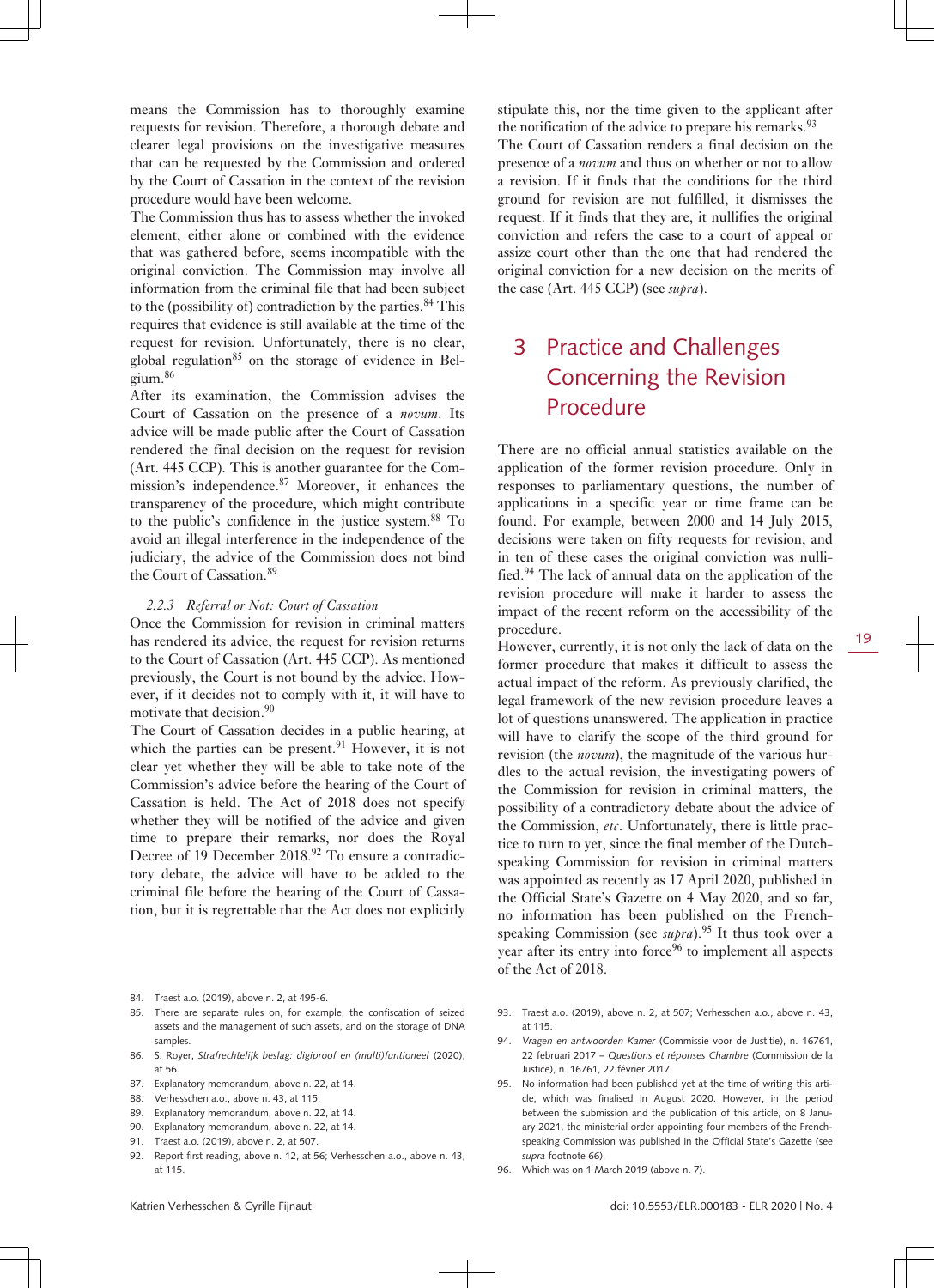It is striking how long it took to form the Commission for revision in criminal matters. The first call for candidates was published in the Official State's Gazette as early as on 10 January 2019. However, as it was difficult to find a judge (for the French-speaking Commission) and a member of the public prosecutor's office (for both Commissions), a new call for these members was published, on 26 April 2019.<sup>97</sup> This might be an indication of the sensitivity of this procedure and the possible distrust towards the newly established Commission.

The Commission for revision in criminal matters thus has the difficult task to, on the one hand, dispel the distrust of the judiciary and, on the other hand, restore people's confidence in the justice system. For those reasons, it is crucial that the Commission can thoroughly examine a request for revision and gives a motivated advice, and that it is made public. It is therefore very welcome that Article 445 CCP explicitly states that the advice of the Commission will be made public after the Court of Cassation has rendered the final decision on the request for revision.<sup>98</sup> Only by this means can the procedure stand up to scrutiny and gain or restore the confidence of both the judiciary and society.<sup>99</sup> Unfortunately, the Act of 2018 does not contain an explicit obligation for the Commission to motivate its advice. However, to properly advise the Court of Cassation, it will have to state the main reasons.<sup>100</sup>

It is remarkable that although its task is to examine the presence of a *novum*, the composition of the Commission allows<sup>101</sup> for only one member to have a non-legal background.<sup>102</sup> The Commission thus has little access to in-house scientific or technical expertise. However, to counter this, if more expertise is needed, it can appoint an expert in light of the request at hand.

Not only the Commission for revision in criminal matters, but also the Court of Cassation has an important role to play in restoring people's confidence in the justice system. It is the Court of Cassation that decides on the admissibility of a request and that examines whether there are sufficient indications that a ground for revision might exist, before sending the request to the Commission (see *supra*). It thus serves as a first filter. Although it seemed like the legislature wanted to widen the possibility to obtain a revision by broadening the definition of a *novum*, it also introduced the requirement for the applicant to add pieces that demonstrate the ground for revision. As explained earlier, if the request for revision is based on a *novum*, adding those pieces might be a dif-

- 97. According to Art. 81 of the Act of 2018, by then, the new revision procedure had already entered into force.
- 98. Note that neither the Act of 2018 nor the Royal decree of 19 December 2018 clarifies how the advice will be made public. All possible means are allowed, so they will probably be published on a webpage (Traest a.o. (2019), above n. 2, at 507).
- 99. Fijnaut a.o., above n. 69, at 274; Verhesschen a.o., above n. 43, at 115.
- 100. Traest a.o. (2019), above n. 2, at 506.
- 101. It allows it, but does not oblige it. It is thus not required that the member of the Commission who is appointed based on his expertise or experience has a non-legal background. For example, academics practising legal research are also eligible.
- 102. Fijnaut a.o., above n. 69, at 274.

ficult requirement for most applicants.<sup>103</sup> Depending on how strictly the Court of Cassation will perform its task as a first filter, it might thus make the procedure less accessible again.<sup>104</sup>

Moreover, the Court of Cassation renders the final decision on the request for revision. It decides whether or not to refer the case to a court of appeal or an assize court for a new decision on the merits (Art. 445 CCP) (see *supra*). As the preparatory works make clear, the Court will have to motivate its decision if it decides not to comply with the advice of the Commission.<sup>105</sup> This as well might enhance the transparency of the decisionmaking and thus contribute to the restoration of people's confidence in the justice system.

### 4 Conclusion

The Act of 2018 responded to several of the criticisms voiced by legal doctrine, but not to all. Convictions imposing a police penalty are still excluded from the scope of the revision procedure (Art. 443 CCP). However, such convictions are becoming increasingly rare.<sup>106</sup> It did respond to the criticism that the scope of the third ground for revision, the *novum*, was too narrow. It broadened its wording to include changed appreciations by or conclusions of experts who did not make use of new scientific techniques. However, it is unclear whether the newly formulated *novum* also includes other types of new insights on known facts as well.

The former procedure for revision was also severely criticised because it involved only judges in the examination of a request for revision. Moreover, when the Court of Cassation had to send the request to a court of appeal for advice on the invoked facts and circumstances, it could send it to (the civil chamber of) the court of appeal that had rendered the original conviction. This created appearances of partiality and prejudice. The Act of 2018 responded to this criticism by creating the Commission for revision in criminal matters, a multidisciplinary and independent body that provides non-binding advice to the Court of Cassation on the presence of a *novum*. Thereby, the Act of 2018 ensures that the request for revision is not examined by judges alone and also guards the independence of the judiciary by stating that the advice of the Commission is non-binding.

- 104. Fijnaut a.o., above n. 69, at 275.
- 105. Explanatory memorandum, above n. 22, at 14.
- 106. Moreover, in the proposal for a new 'Strafwetboek', 'Code pénal', the category of 'overtredingen', 'contraventions' is abolished, so there would no longer be convictions imposing police penalties (J. Rozie, D. Vandermeersch, J. De Herdt, M. Debauche & M. Taeymans, *Commissie voor de Hervorming van het Strafrecht. Voorstel van voorontwerp van Boek I van het Strafwetboek* (2017), at 39).

<sup>103.</sup> Report first reading, above n. 12, at 17; OVB Working Paper, above n. 36, at 2; Verhesschen a.o., above n. 43, at 113.